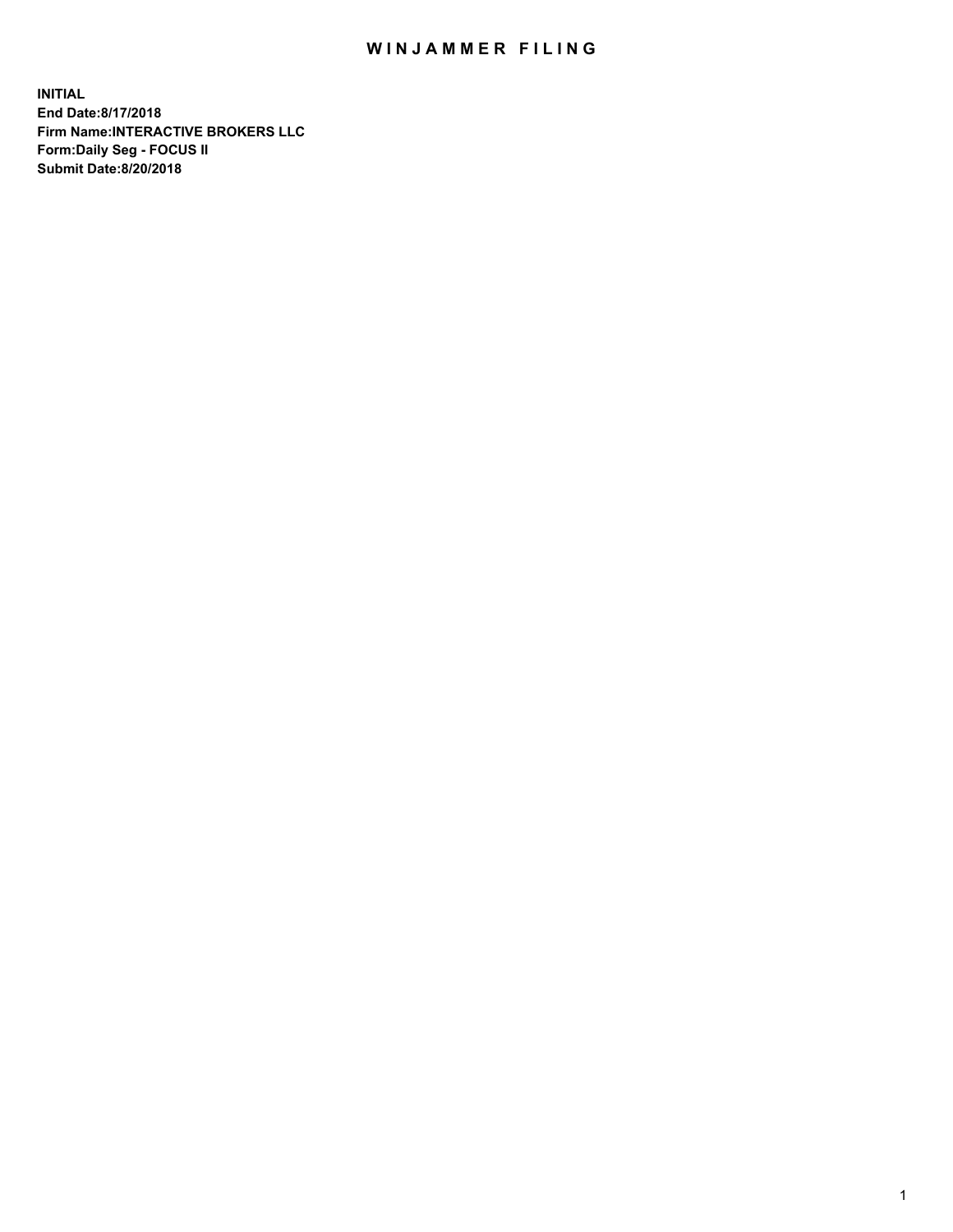**INITIAL End Date:8/17/2018 Firm Name:INTERACTIVE BROKERS LLC Form:Daily Seg - FOCUS II Submit Date:8/20/2018 Daily Segregation - Cover Page**

| Name of Company                                                                                                                                                                                                                                                                                                                | <b>INTERACTIVE BROKERS LLC</b>                                                                  |
|--------------------------------------------------------------------------------------------------------------------------------------------------------------------------------------------------------------------------------------------------------------------------------------------------------------------------------|-------------------------------------------------------------------------------------------------|
| <b>Contact Name</b>                                                                                                                                                                                                                                                                                                            | James Menicucci                                                                                 |
| <b>Contact Phone Number</b>                                                                                                                                                                                                                                                                                                    | 203-618-8085                                                                                    |
| <b>Contact Email Address</b>                                                                                                                                                                                                                                                                                                   | jmenicucci@interactivebrokers.c<br>om                                                           |
| FCM's Customer Segregated Funds Residual Interest Target (choose one):<br>a. Minimum dollar amount: ; or<br>b. Minimum percentage of customer segregated funds required:% ; or<br>c. Dollar amount range between: and; or<br>d. Percentage range of customer segregated funds required between:% and%.                         | $\overline{\mathbf{0}}$<br>$\overline{\mathbf{0}}$<br>155,000,000 245,000,000<br>0 <sub>0</sub> |
| FCM's Customer Secured Amount Funds Residual Interest Target (choose one):<br>a. Minimum dollar amount: ; or<br>b. Minimum percentage of customer secured funds required:% ; or<br>c. Dollar amount range between: and; or<br>d. Percentage range of customer secured funds required between:% and%.                           | $\overline{\mathbf{0}}$<br>0<br>80,000,000 120,000,000<br>0 <sub>0</sub>                        |
| FCM's Cleared Swaps Customer Collateral Residual Interest Target (choose one):<br>a. Minimum dollar amount: ; or<br>b. Minimum percentage of cleared swaps customer collateral required:% ; or<br>c. Dollar amount range between: and; or<br>d. Percentage range of cleared swaps customer collateral required between:% and%. | $\overline{\mathbf{0}}$<br><u>0</u><br>$\underline{0}$ $\underline{0}$<br>00                    |

Attach supporting documents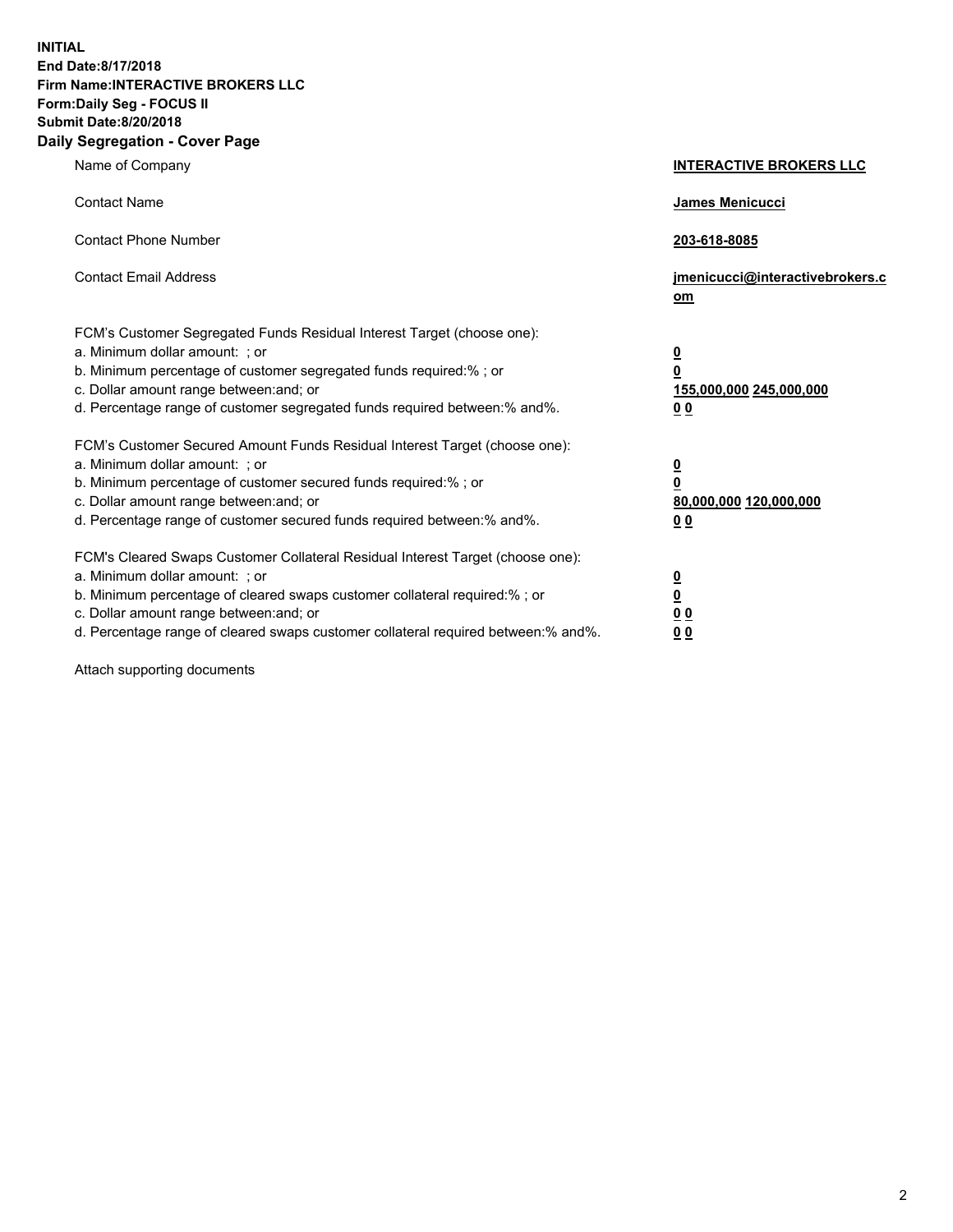## **INITIAL End Date:8/17/2018 Firm Name:INTERACTIVE BROKERS LLC Form:Daily Seg - FOCUS II Submit Date:8/20/2018 Daily Segregation - Secured Amounts**

|     | Daily Jegi egation - Jeculed Alliounts                                                      |                                 |
|-----|---------------------------------------------------------------------------------------------|---------------------------------|
|     | Foreign Futures and Foreign Options Secured Amounts                                         |                                 |
|     | Amount required to be set aside pursuant to law, rule or regulation of a foreign            | $0$ [7305]                      |
|     | government or a rule of a self-regulatory organization authorized thereunder                |                                 |
| 1.  | Net ledger balance - Foreign Futures and Foreign Option Trading - All Customers             |                                 |
|     | A. Cash                                                                                     | 453,428,993 [7315]              |
|     | B. Securities (at market)                                                                   | $0$ [7317]                      |
| 2.  | Net unrealized profit (loss) in open futures contracts traded on a foreign board of trade   | -11,687,973 [7325]              |
| 3.  | Exchange traded options                                                                     |                                 |
|     | a. Market value of open option contracts purchased on a foreign board of trade              | 339,639 [7335]                  |
|     | b. Market value of open contracts granted (sold) on a foreign board of trade                | 47,533 [7337]                   |
| 4.  | Net equity (deficit) (add lines 1.2. and 3.)                                                | 442,033,126 [7345]              |
| 5.  | Account liquidating to a deficit and account with a debit balances - gross amount           | 5,017 [7351]                    |
|     | Less: amount offset by customer owned securities                                            | 0 [7352] 5,017 [7354]           |
| 6.  | Amount required to be set aside as the secured amount - Net Liquidating Equity              | 442,038,143 [7355]              |
|     | Method (add lines 4 and 5)                                                                  |                                 |
| 7.  | Greater of amount required to be set aside pursuant to foreign jurisdiction (above) or line | 442,038,143 [7360]              |
|     | 6.                                                                                          |                                 |
|     | FUNDS DEPOSITED IN SEPARATE REGULATION 30.7 ACCOUNTS                                        |                                 |
| 1.  | Cash in banks                                                                               |                                 |
|     | A. Banks located in the United States                                                       | 68,765,339 [7500]               |
|     | B. Other banks qualified under Regulation 30.7                                              | 0 [7520] 68765339 [7530]        |
| 2.  | Securities                                                                                  |                                 |
|     | A. In safekeeping with banks located in the United States                                   | 372,078,500 [7540]              |
|     | B. In safekeeping with other banks qualified under Regulation 30.7                          | 0 [7560] 372078500 [7570]       |
| 3.  | Equities with registered futures commission merchants                                       |                                 |
|     | A. Cash                                                                                     | $0$ [7580]                      |
|     | <b>B.</b> Securities                                                                        | $0$ [7590]                      |
|     | C. Unrealized gain (loss) on open futures contracts                                         | $0$ [7600]                      |
|     | D. Value of long option contracts                                                           | $0$ [7610]                      |
|     | E. Value of short option contracts                                                          | 0 [7615] 0 [7620]               |
| 4.  | Amounts held by clearing organizations of foreign boards of trade                           |                                 |
|     | A. Cash                                                                                     | $0$ [7640]                      |
|     | <b>B.</b> Securities                                                                        | $0$ [7650]                      |
|     | C. Amount due to (from) clearing organization - daily variation                             | $0$ [7660]                      |
|     | D. Value of long option contracts                                                           | $0$ [7670]                      |
|     | E. Value of short option contracts                                                          | 0 [7675] 0 [7680]               |
| 5.  | Amounts held by members of foreign boards of trade                                          |                                 |
|     | A. Cash                                                                                     | 116,366,788 [7700]              |
|     | <b>B.</b> Securities                                                                        | $0$ [7710]                      |
|     | C. Unrealized gain (loss) on open futures contracts                                         | 3,977,695 [7720]                |
|     | D. Value of long option contracts                                                           | 339,639 [7730]                  |
|     | E. Value of short option contracts                                                          | -47,533 [7735] 120636589 [7740] |
| 6.  | Amounts with other depositories designated by a foreign board of trade                      | 0 [7760]                        |
| 7.  | Segregated funds on hand                                                                    | $0$ [7765]                      |
| 8.  | Total funds in separate section 30.7 accounts                                               | 561480428 [7770]                |
| 9.  | Excess (deficiency) Set Aside for Secured Amount (subtract line 7 Secured Statement         | 119442285 [7380]                |
|     | Page 1 from Line 8)                                                                         |                                 |
| 10. | Management Target Amount for Excess funds in separate section 30.7 accounts                 | 80,000,000 [7780]               |
| 11. | Excess (deficiency) funds in separate 30.7 accounts over (under) Management Target          | 39,442,285 [7785]               |
|     |                                                                                             |                                 |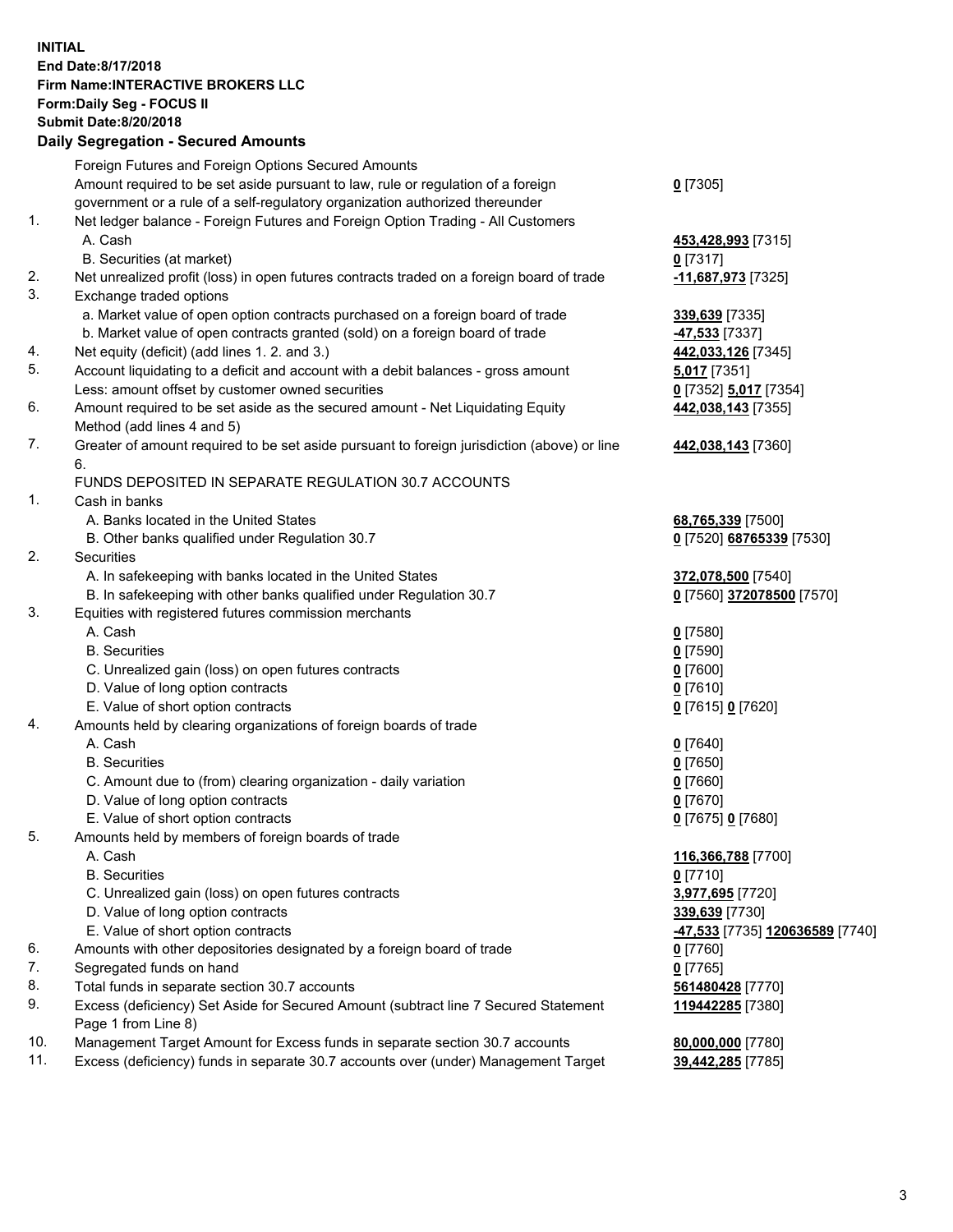**INITIAL End Date:8/17/2018 Firm Name:INTERACTIVE BROKERS LLC Form:Daily Seg - FOCUS II Submit Date:8/20/2018 Daily Segregation - Segregation Statement** SEGREGATION REQUIREMENTS(Section 4d(2) of the CEAct) 1. Net ledger balance A. Cash **4,000,046,379** [7010] B. Securities (at market) **0** [7020] 2. Net unrealized profit (loss) in open futures contracts traded on a contract market **-81,131,037** [7030] 3. Exchange traded options A. Add market value of open option contracts purchased on a contract market **160,132,669** [7032] B. Deduct market value of open option contracts granted (sold) on a contract market **-196,065,994** [7033] 4. Net equity (deficit) (add lines 1, 2 and 3) **3882982017** [7040] 5. Accounts liquidating to a deficit and accounts with debit balances - gross amount **165,253** [7045] Less: amount offset by customer securities **0** [7047] **165253** [7050] 6. Amount required to be segregated (add lines 4 and 5) **3883147270** [7060] FUNDS IN SEGREGATED ACCOUNTS 7. Deposited in segregated funds bank accounts A. Cash **978,023,514** [7070] B. Securities representing investments of customers' funds (at market) **1,911,284,755** [7080] C. Securities held for particular customers or option customers in lieu of cash (at market) **0** [7090] 8. Margins on deposit with derivatives clearing organizations of contract markets A. Cash **28,105,231** [7100] B. Securities representing investments of customers' funds (at market) **1,223,199,224** [7110] C. Securities held for particular customers or option customers in lieu of cash (at market) **0** [7120] 9. Net settlement from (to) derivatives clearing organizations of contract markets **-1,001,969** [7130] 10. Exchange traded options A. Value of open long option contracts **160,386,586** [7132] B. Value of open short option contracts **-196,360,579** [7133] 11. Net equities with other FCMs A. Net liquidating equity **0** [7140] B. Securities representing investments of customers' funds (at market) **0** [7160] C. Securities held for particular customers or option customers in lieu of cash (at market) **0** [7170] 12. Segregated funds on hand **0** [7150] 13. Total amount in segregation (add lines 7 through 12) **4103636762** [7180] 14. Excess (deficiency) funds in segregation (subtract line 6 from line 13) **220489492** [7190] 15. Management Target Amount for Excess funds in segregation **155,000,000** [7194] 16. Excess (deficiency) funds in segregation over (under) Management Target Amount **65,489,492** [7198]

Excess